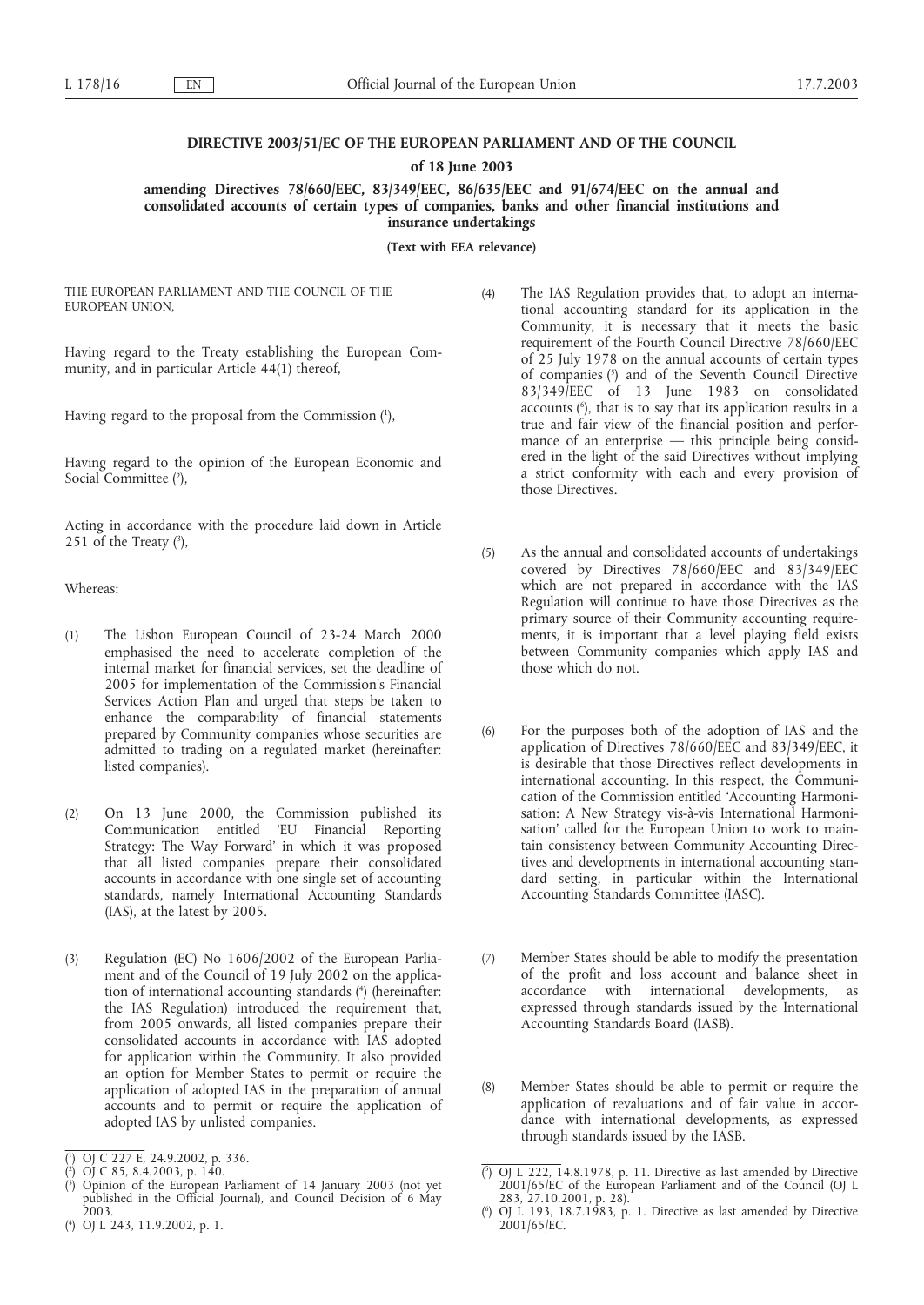- (9) The annual report and the consolidated annual report are important elements of financial reporting. Enhancement, in line with current best practice, of the existing requirement for these to present a fair review of the development of the business and of its position, in a manner consistent with the size and complexity of the business, is necessary to promote greater consistency and give additional guidance concerning the information a 'fair review' is expected to contain. The information should not be restricted to the financial aspects of the company's business. It is expected that, where appropriate, this should lead to an analysis of environmental and social aspects necessary for an understanding of the company's development, performance or position. This is consistent also with Commission Recommendation 2001/453/EC of 30 May 2001 on the recognition, measurement and disclosure of environmental issues in the annual accounts and annual reports of companies (1 ). However, taking into account the evolving nature of this area of financial reporting and having regard to the potential burden placed on undertakings below certain sizes, Member States may choose to waive the obligation to provide non-financial information in the case of the annual report of such undertakings.
- (10) Differences in the preparation and presentation of the audit report reduce comparability and detract from the user's understanding of this vital aspect of financial reporting. Increased consistency should be achieved by amendments, consistent with current international best practice, to the specific requirements concerning the format and content of an audit report. The fundamental requirement that an audit opinion states whether the annual or consolidated accounts give a true and fair view in accordance with the relevant financial reporting framework does not represent a restriction of the scope of that opinion but clarifies the context in which it is expressed.
- (11) Directives 78/660/EEC and 83/349/EEC should accordingly be amended. Furthermore, it is also necessary to amend Council Directive 86/635/EEC of 8 December 1986 on the annual accounts and consolidated accounts of banks and other financial institutions  $(2)$ .
- (12) The IASB is developing and refining the accounting standards applicable to insurance activities.
- (13) Insurance undertakings should also be allowed to use fair-value accounting as expressed through appropriate standards issued by the IASB.
- (14) Consequently Council Directive 91/674/EEC of 19 December 1991 on the annual accounts and consolidated accounts of insurance undertakings (3) should be amended.
- ( 1 ) OJ L 156, 13.6.2001, p. 33.
- ( 2 ) OJ L 372, 31.12.1986, p. 1. Directive as last amended by Directive 2001/65/EC.
- ( 3 ) OJ L 374, 31.12.1991, p. 7.

(15) These amendments will remove all inconsistencies between Directives 78/660/EEC, 83/349/EEC, 86/635/ EEC and 91/674/EEC on the one hand and IAS in existence at 1 May 2002, on the other,

HAVE ADOPTED THIS DIRECTIVE:

## *Article 1*

Directive 78/660/EEC is hereby amended as follows:

1. in Article 2(1) the following subparagraph shall be added:

'Member States may permit or require the inclusion of other statements in the annual accounts in addition to the documents referred to in the first subparagraph.';

2. in Article 4, the following paragraph shall be added:

'6. Member States may permit or require the presentation of amounts within items in the profit and loss account and balance sheet to have regard to the substance of the reported transaction or arrangement. Such permission or requirement may be restricted to certain classes of company and/or to consolidated accounts as defined in the Seventh Council Directive 83/349/EEC of 13 June 1983 on consolidated accounts (\*).

- (\*) OJ L 193, 18.7.1983, p. 1. Directive as last amended by Directive 2001/65/EC of the European Parliament and of the Council  $[OJ/L 283, 27.10.2001, p. 28]$ .
- 3. in Article 8 the following paragraph shall be added:

'Member States may permit or require companies to adopt the presentation of the balance sheet set out in Article 10a as an alternative to the layouts otherwise prescribed or permitted.';

- 4. in Article 9, under 'Liabilities', in point B, the title 'Provisions for liabilities and charges' shall be replaced by 'Provisions';
- 5. in Article 10, point J, the title 'Provisions for liabilities and charges' shall be replaced by 'Provisions';
- 6. the following Article shall be inserted:

*'Article 10a*

Instead of the presentation of balance sheet items in accordance with Articles 9 and 10, Member States may permit or require companies, or certain classes of company, to present those items on the basis of a distinction between current and non-current items provided that the information given is at least equivalent to that otherwise required by Articles 9 and 10.';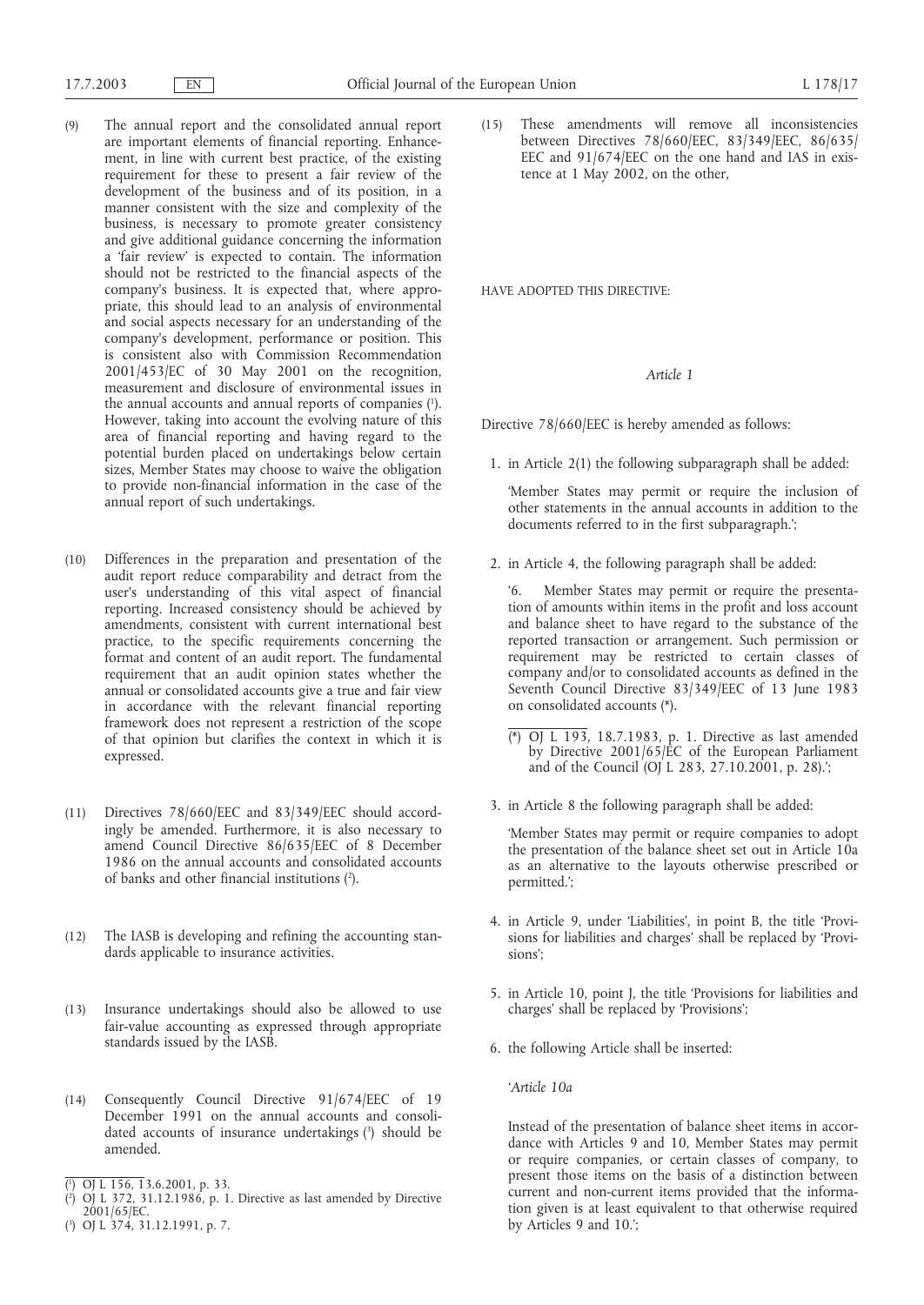7. Article 20 shall be amended as follows:

(a) Paragraph 1 shall be replaced by the following:

'1. Provisions are intended to cover liabilities the nature of which is clearly defined and which at the date of the balance sheet are either likely to be incurred, or certain to be incurred but uncertain as to amount or as to the date on which they will arise.';

(b) Paragraph 3 shall be replaced by the following:

'3. Provisions may not be used to adjust the values of assets.';

8. in Article 22, the following paragraph shall be added:

'By way of derogation from Article 2(1), Member States may permit or require all companies, or any classes of company, to present a statement of their performance instead of the presentation of profit and loss items in accordance with Articles 23 to  $2\overline{6}$ , provided that the information given is at least equivalent to that otherwise required by those Articles.';

- 9. Article 31 shall be amended as follows:
	- (a) in paragraph  $1(c)$ , point (bb) shall be replaced by the following:
		- '(bb) account must be taken of all liabilities arising in the course of the financial year concerned or of a previous one, even if such liabilities become apparent only between the date of the balance sheet and the date on which it is drawn up,';
	- (b) the following paragraph shall be inserted:

'(1a) In addition to those amounts recorded pursuant to paragraph (1)(c)(bb), Member States may permit or require account to be taken of all foreseeable liabilities and potential losses arising in the course of the financial year concerned or of a previous one, even if such liabilities or losses become apparent only between the date of the balance sheet and the date on which it is drawn up.';

- 10. in Article 33(1), point (c) shall be replaced by the following:
	- '(c) revaluation of fixed assets';
- 11. in Article 42, the first paragraph shall be replaced by the following:

'Provisions may not exceed in amount the sums which are necessary.';

12. the following Articles shall be inserted:

*'Article 42e*

By way of derogation from Article 32, Member States may permit or require in respect of all companies or any classes of company the valuation of specified categories of assets other than financial instruments at amounts determined by reference to fair value.

Such permission or requirement may be restricted to consolidated accounts as defined in Directive 83/349/EEC.

*Article 42f*

Notwithstanding Article 31(1)(c), Member States may permit or require in respect of all companies or any classes of company that, where an asset is valued in accordance with Article 42e, a change in the value is included in the profit and loss account.';

- 13. in Article 43(1)(6) the reference to 'Articles 9 and 10' shall be replaced by a reference to 'Articles 9, 10 and 10a';
- 14. Article 46 shall be amended as follows:
	- (a) paragraph 1 shall be replaced by the following:
		- '1. (a) The annual report shall include at least a fair review of the development and performance of the company's business and of its position, together with a description of the principal risks and uncertainties that it faces.

The review shall be a balanced and comprehensive analysis of the development and performance of the company's business and of its position, consistent with the size and complexity of the business;

- (b) To the extent necessary for an understanding of the company's development, performance or position, the analysis shall include both financial and, where appropriate, non-financial key performance indicators relevant to the particular business, including information relating to environmental and employee matters;
- (c) In providing its analysis, the annual report shall, where appropriate, include references to and additional explanations of amounts reported in the annual accounts.';
- (b) the following paragraph shall be added:

Member States may choose to exempt companies covered by Article 27 from the obligation in paragraph 1(b) above in so far as it relates to non-financial information.';

- 15. in Article 48, the third sentence shall be deleted;
- 16. in Article 49, the third sentence shall be replaced by the following:

'The report of the person or persons responsible for auditing the annual accounts (hereinafter: the statutory auditors) shall not accompany this publication, but it shall be disclosed whether an unqualified, qualified or adverse audit opinion was expressed, or whether the statutory auditors were unable to express an audit opinion. It shall also be disclosed whether the report of the statutory auditors included a reference to any matters to which the statutory auditors drew attention by way of emphasis without qualifying the audit opinion.';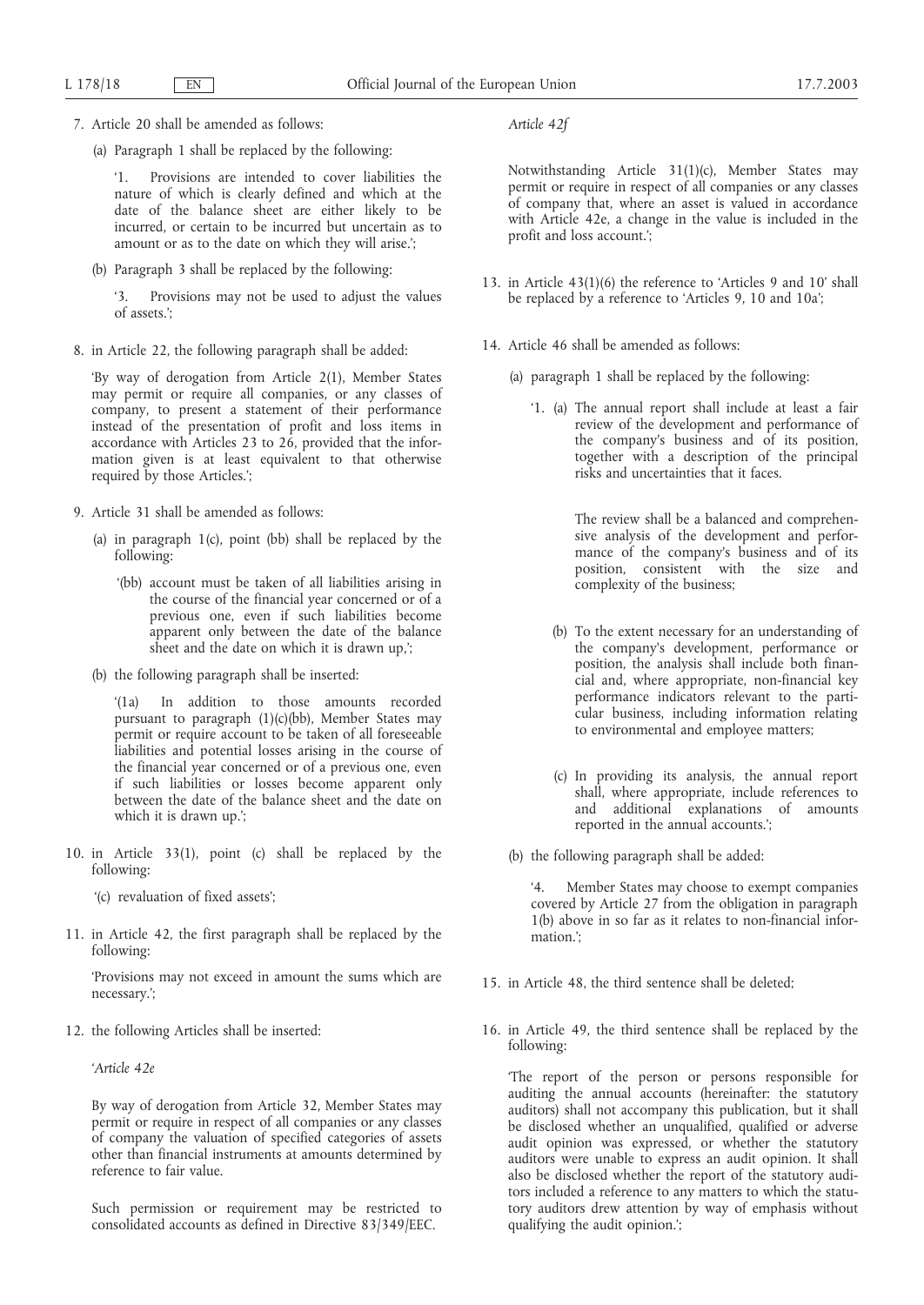17. Article 51(1) shall be replaced by the following:

'1. The annual accounts of companies shall be audited by one or more persons approved by Member States to carry out statutory audits on the basis of the Eighth Council Directive 84/253/EEC of 10 April 1984 on the approval of persons responsible for carrying out the statutory audits of accounting documents (\*).

The statutory auditors shall also express an opinion concerning the consistency or otherwise of the annual report with the annual accounts for the same financial year.

(\*) OJ L 126, 12.5.1984, p. 20.';

18. the following Article shall be inserted:

*'Article 51a*

- 1. The report of the statutory auditors shall include:
- (a) an introduction which shall at least identify the annual accounts that are the subject of the statutory audit, together with the financial reporting framework that has been applied in their preparation;
- (b) a description of the scope of the statutory audit which shall at least identify the auditing standards in accordance with which the statutory audit was conducted;
- (c) an audit opinion which shall state clearly the opinion of the statutory auditors as to whether the annual accounts give a true and fair view in accordance with the relevant financial reporting framework and, where appropriate, whether the annual accounts comply with statutory requirements; the audit opinion shall be either unqualified, qualified, an adverse opinion or, if the statutory auditors are unable to express an audit opinion, a disclaimer of opinion;
- (d) a reference to any matters to which the statutory auditors draw attention by way of emphasis without qualifying the audit opinion;
- (e) an opinion concerning the consistency or otherwise of the annual report with the annual accounts for the same financial year.

2. The report shall be signed and dated by the statutory auditors.';

- 19. Article 53(1) shall be deleted;
- 20. the following Article shall be inserted:

*'Article 53a*

Member States shall not make available the exemptions set out in Articles 11, 27, 46, 47 and 51 in the case of companies whose securities are admitted to trading on a regulated market of any Member State within the meaning of Article 1(13) of Council Directive 93/22/EEC of 10 May 1993 on investment services in the securities field (\*).

- 21. in Article 56(1) the reference to 'Articles 9, 10' shall be replaced by a reference to 'Articles 9, 10, 10a';
- 22. in Article 60, first paragraph, the words 'on the basis of their market value' shall be replaced by 'on the basis of their fair value';
- 23. in Article 61a, the reference to 'Articles 42a to 42d' shall be replaced by a reference to 'Articles 42a to 42f'.

### *Article 2*

Directive 83/349/EEC is hereby amended as follows:

- 1. in Article 1, paragraph 2 shall be replaced by the following:
	- '2. Apart from the cases mentioned in paragraph 1 the Member States may require any undertaking governed by their national law to draw up consolidated accounts and a consolidated annual report if:
	- (a) that undertaking (a parent undertaking) has the power to exercise, or actually exercises, dominant influence or control over another undertaking (the subsidiary undertaking); or
	- (b) that undertaking (a parent undertaking) and another undertaking (the subsidiary undertaking) are managed on a unified basis by the parent undertaking.';
- 2. in Article 3(1), the reference to 'Articles 13, 14 and 15' shall be replaced by a reference to 'Articles 13 and 15';
- 3. Article 6 shall be amended as follows:
	- (a) paragraph 4 shall be replaced by the following:

'4. This Article shall not apply where one of the undertakings to be consolidated is a company whose securities are admitted to trading on a regulated market of any Member State within the meaning of Article 1(13) of Council Directive 93/22/EEC of 10 May 1993 on investment services in the securities field (\*).

- (\*) OJ L 141, 11.6.1993, p. 27. Directive as last amended by Directive 2002/87/EC of the European Parliament and of the Council (OJ L 35, 11.2.2003, p. 1).';
- (b) paragraph 5 shall be deleted;
- 4. Article 7 shall be amended as follows:
	- (a) in paragraph 1(b), the second sentence shall be deleted;
	- (b) in paragraph 2(a), the reference to 'Articles 13, 14 and 15' shall be replaced by a reference to 'Articles 13 and 15';
	- (c) paragraph 3 shall be replaced by the following:

'3. This Article shall not apply to companies whose securities are admitted to trading on a regulated market of any Member State within the meaning of Article 1(13) of Directive 93/22/EEC.';

- 5. in Article 11(1)(a) the reference to 'Articles 13, 14 and 15' shall be replaced by a reference to 'Articles 13 and 15';
- 6. Article 14 shall be deleted;

<sup>(\*)</sup> OJ L 141, 11.6.1993, p. 27. Directive as last amended by Directive 2002/87/EC of the European Parliament and of the Council (OJ L 35, 11.2.2003, p. 1).';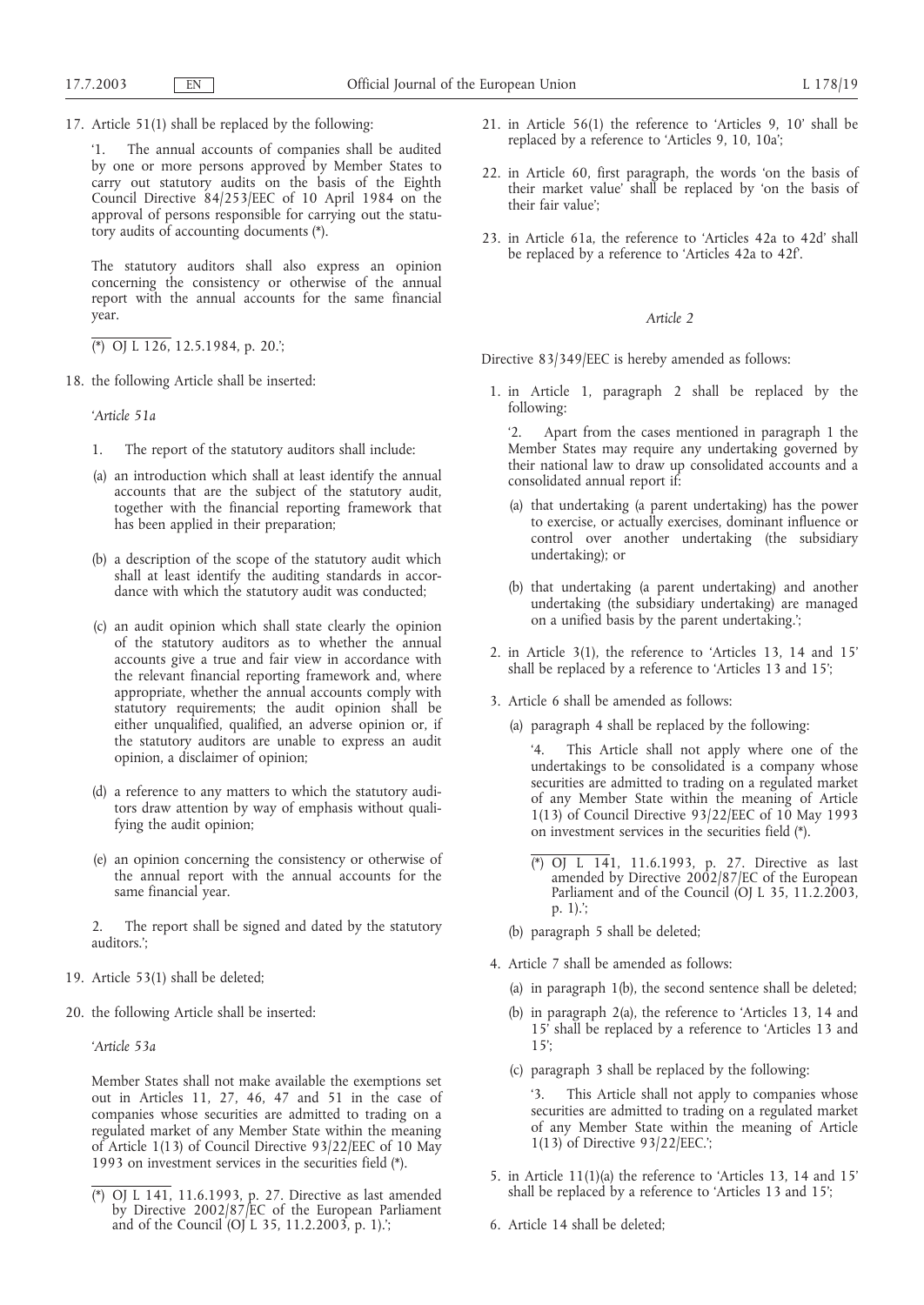7. in Article 16(1) the following subparagraph shall be added:

'Member States may permit or require the inclusion of other statements in the consolidated accounts in addition to the documents referred to in the first subparagraph.';

- 8. in Article 17(1) the reference to 'Articles 3 to 10' shall be replaced by a reference to 'Articles 3 to 10a';
- 9. Article 34 shall be amended as follows:
	- (a) in point (2)(b) the terms 'Articles 13 and 14 and, without prejudice to Article 14(3),' shall be replaced by a reference to 'Article 13 and';
	- (b) in point (5) the words 'and those excluded pursuant to Article 14' shall be deleted;
- 10. Article 36 shall be amended as follows:
	- (a) paragraph 1 shall be replaced by the following:

The consolidated annual report shall include at least a fair review of the development and performance of the business and of the position of the undertakings included in the consolidation taken as a whole, together with a description of the principal risks and uncertainties that they face.

The review shall be a balanced and comprehensive analysis of the development and performance of the business and of the position of the undertakings included in the consolidation taken as a whole, consistent with the size and complexity of the business. To the extent necessary for an understanding of such development, performance or position, the analysis shall include both financial and, where appropriate, non-financial key performance indicators relevant to the particular business, including information relating to environmental and employee matters.

In providing its analysis, the consolidated annual report shall, where appropriate, provide references to and additional explanations of amounts reported in the consolidated accounts.';

(b) The following paragraph shall be added:

'3. Where a consolidated annual report is required in addition to an annual report, the two reports may be presented as a single report. In preparing such a single report, it may be appropriate to give greater emphasis to those matters which are significant to the undertakings included in the consolidation taken as a whole.';

11. Article 37 shall be replaced by the following:

*'Article 37*

1. The consolidated accounts of companies shall be audited by one or more persons approved by the Member State whose laws govern the parent undertaking to carry out statutory audits on the basis of the Eighth Council Directive 84/253/EEC of 10 April 1984 on the approval of persons responsible for carrying out the statutory audits of accounting documents (\*).

The person or persons responsible for auditing the consolidated accounts (hereinafter: the statutory auditors) shall also express an opinion concerning the consistency or otherwise of the consolidated annual report with the consolidated accounts for the same financial year.

- 2. The report of the statutory auditors shall include:
- (a) an introduction which shall at least identify the consolidated accounts which are the subject of the statutory audit, together with the financial reporting framework that has been applied in their preparation;
- (b) a description of the scope of the statutory audit which shall at least identify the auditing standards in accordance with which the statutory audit was conducted;
- (c) an audit opinion which shall state clearly the opinion of the statutory auditors as to whether the consolidated accounts give a true and fair view in accordance with the relevant financial reporting framework and, where appropriate, whether the consolidated accounts comply with statutory requirements; the audit opinion shall be either unqualified, qualified, an adverse opinion or, if the statutory auditors are unable to express an audit opinion, a disclaimer of opinion;
- (d) a reference to any matters to which the statutory auditors draw attention by way of emphasis without qualifying the audit opinion;
- (e) an opinion concerning the consistency or otherwise of the consolidated annual report with the consolidated accounts for the same financial year.

3. The report shall be signed and dated by the statutory auditors.

4. Where the annual accounts of the parent undertaking are attached to the consolidated accounts, the report of the statutory auditors required by this Article may be combined with any report of the statutory auditors on the annual accounts of the parent undertaking required by Article 51 of Directive 78/660/EEC.

(\*) OJ L 126, 12.5.1984, p. 20.';

12. in Article 38, the following paragraph shall be added:

'7. Paragraphs 2 and 3 shall not be applied in respect of companies whose securities are admitted to trading on a regulated market of any Member State within the meaning of Article 1(13) of Directive 93/22/EEC.'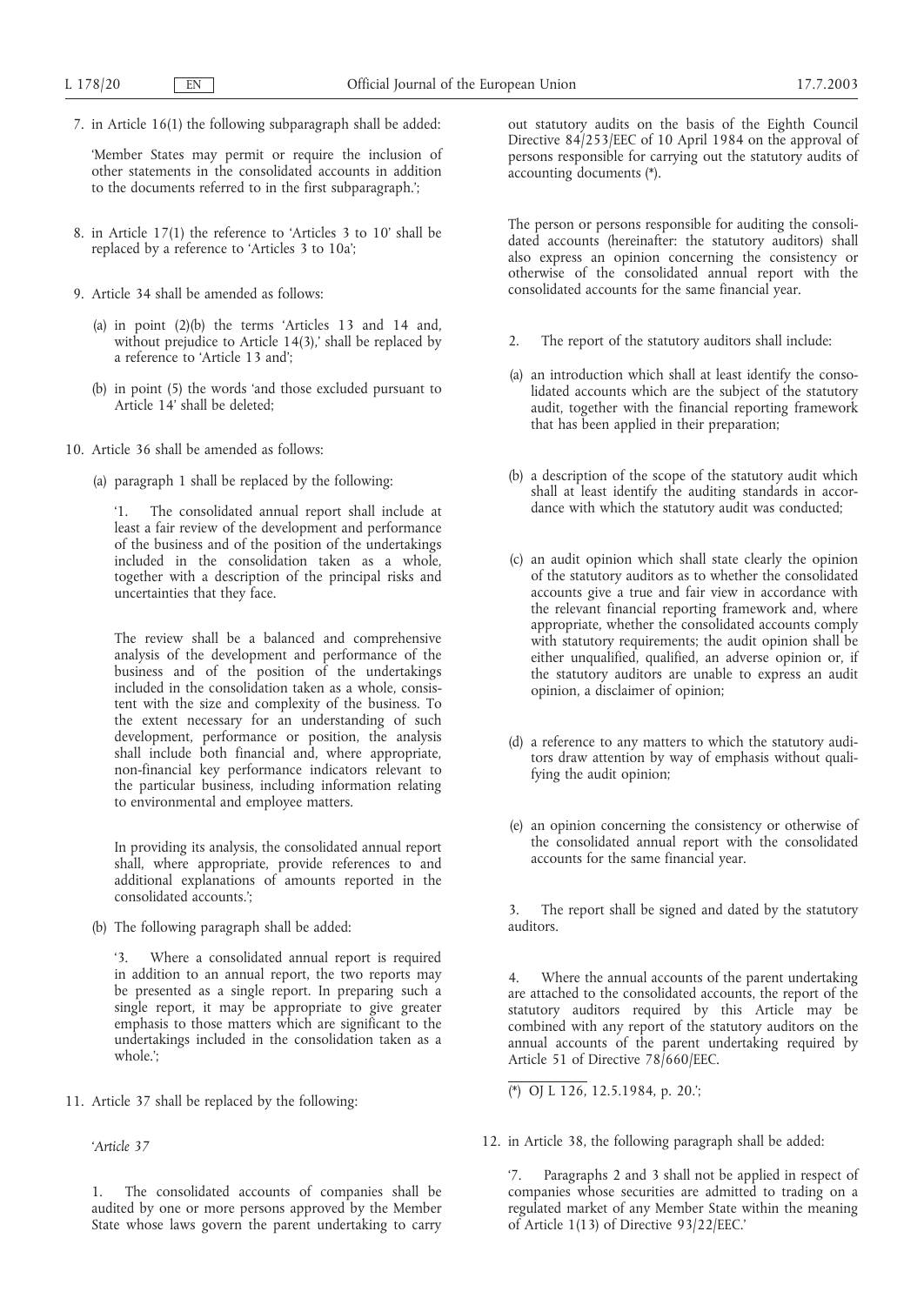*Article 3*

Directive 86/635/EEC is hereby amended as follows:

1. in Article 1, paragraphs 1 and 2 shall be replaced by the following:

'1. Articles 2, 3, 4(1), (3) to (6), Articles 6, 7, 13, 14, 15(3) and (4), Articles 16 to 21, 29 to 35, 37 to 41, 42 first sentence, 42a to 42f, 45(1), 46(1) and (2), Articles 48 to 50, 50a, 51(1) and 51a, 56 to 59, 61 and 61a of Directive 78/ 660/EEC shall apply to the institutions mentioned in Article 2 of this Directive, except where this Directive provides otherwise. However, Articles 35(3), 36, 37 and 39(1) to (4) of this Directive shall not apply with respect to assets and liabilities that are valued in accordance with Section 7a of Directive 78/660/EEC.

2. Where reference is made in Directives 78/660/EEC and 83/349/EEC to Articles 9, 10 and 10a (balance sheet) or to Articles 22 to 26 (profit and loss account) of Directive 78/660/EEC, such references shall be deemed to be references to Articles 4 and 4a (balance sheet) or to Articles 26, 27 and 28 (profit and loss account) of this Directive.';

- 2. Article 4 shall be amended as follows:
	- (a) the first sentence shall be replaced by the following:

'The Member States shall prescribe the following layout for the balance sheet. As an alternative, Member States may permit or require credit institutions to adopt the presentation of the balance sheet set out in Article 4a.';

- (b) under 'Liabilities', in point 6, the title 'Provisions for liabilities and charges' shall be replaced by 'Provisions';
- 3. the following Article shall be inserted:

*'Article 4a*

Instead of the presentation of balance sheet items in accordance with Article 4, Member States may permit or require credit institutions, or certain classes of credit institution, to present those items classified by their nature and in order of their relative liquidity provided that the information given is at least equivalent to that otherwise required by Article 4.';

4. in Article 26, the following paragraph shall be added:

'By way of derogation from Article 2(1) of Directive 78/ 660/EEC, Member States may permit or require all credit institutions, or any classes of credit institution, to present a statement of their performance instead of the presentation of profit and loss items in accordance with Articles 27 or 28, provided that the information given is at least equivalent to that otherwise required by those Articles.';

5. Article 43(2)(f) shall be deleted.

*Article 4*

Directive 91/674/EEC is hereby amended as follows:

1. in Article 1, paragraphs 1 and 2 shall be replaced by the following:

'1. Articles 2, 3, 4(1), (3) to (6), 6, 7, 13, 14, 15(3) and (4), 16 to 21, 29 to 35, 37 to 41, 42, 42a to 42f, 43(1), points 1 to 7 and 9 to 14, 45(1), 46(1) and (2), 48 to 50, 50a, 51(1), 51a, 56 to 59, 61 and 61a of Directive 78/660/ EEC shall apply to the undertakings mentioned in Article 2 of this Directive, except where this Directive provides otherwise. Articles 46, 47, 48, 51 and 53 of this Directive shall not apply in respect of assets and liabilities that are valued in accordance with Section 7a of Directive 78/660/EEC.

2. Where reference is made in Directives 78/660/EEC and 83/349/EEC to Articles 9, 10 and 10a (balance sheet) or to Articles 22 to 26 (profit and loss account) of Directive 78/660/EEC, such references shall be deemed to be references to Article 6 (balance sheet) or to Article 34 (profit and loss account) of this Directive as appropriate.';

2. Article 4 shall be replaced by the following:

*'Article 4*

1. This Directive shall apply to the association of underwriters known as Lloyd's. For the purpose of this Directive both Lloyd's and Lloyd's syndicates shall be deemed to be insurance undertakings.

2. By way of derogation from Article 65(1), Lloyd's shall prepare aggregate accounts instead of consolidated accounts required by Directive 83/349/EEC. Aggregate accounts shall be prepared by cumulation of all syndicate accounts.';

- 3. in Article 6, under 'Liabilities', in point E, the title 'Provisions for other risks and charges' shall be replaced by 'Other provisions';
- 4. Article 46 shall be amended as follows:
	- (a) in paragraph 5, the following sentence shall be added:

'Member States may permit derogations from this requirement.';

(b) paragraph 6 shall be replaced by the following:

'6. The method(s) applied to each investment item shall be stated in the notes on the accounts, together with the amounts so determined.';

- 5. the following Article shall be inserted:
	- *'Article 46a*

1. Where assets and liabilities are valued in accordance with Section 7a of Directive 78/660/EEC, paragraphs 2 to 6 of this Article shall apply.

The investments shown as assets under D shall be shown at their fair value.